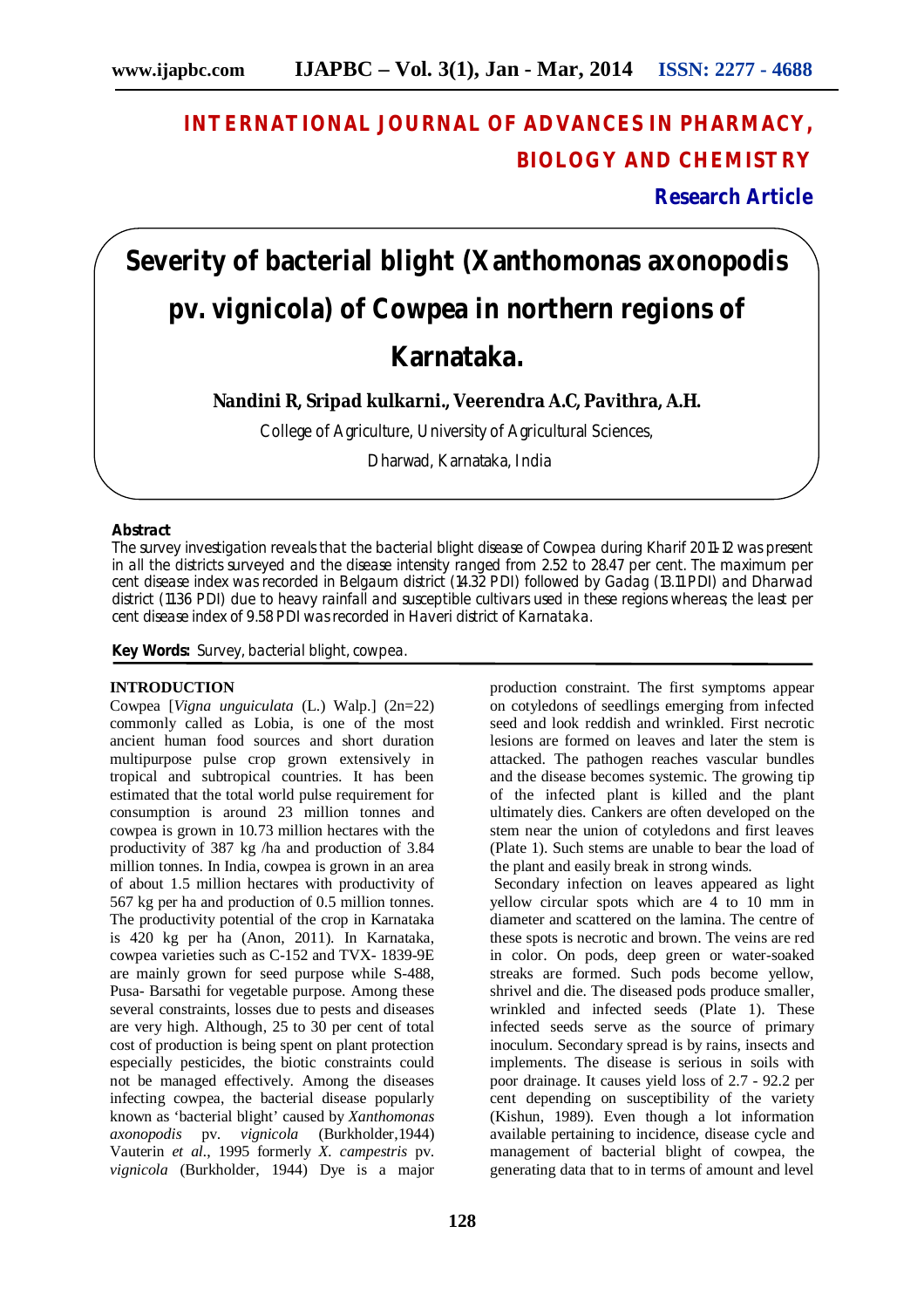of incidence in various locations helps in come out with tremendous report of this disease in surmounted areas.

#### **MATERIAL AND METHOD**

To assess the extent of bacterial blight of cowpea disease severity, an intensive roving survey was conducted in major cowpea growing areas of Belgaum, Dharwad, Gadag and Haveri (Fig 1) districts of northern Karnataka during *Kharif* 2011. Then fields were assessed for bacterial blight severity by recording the disease on 0-5 disease ratings scale as furnished below (Shah *et al.*, 1991). Further PDI was calculated by using the following formula (Wheeler, 1969).

Sum of individual disease ratings Per cent Disease Index = ----------------------------------------------------------- × 100

Total No. of leaves observed x Maximum grade

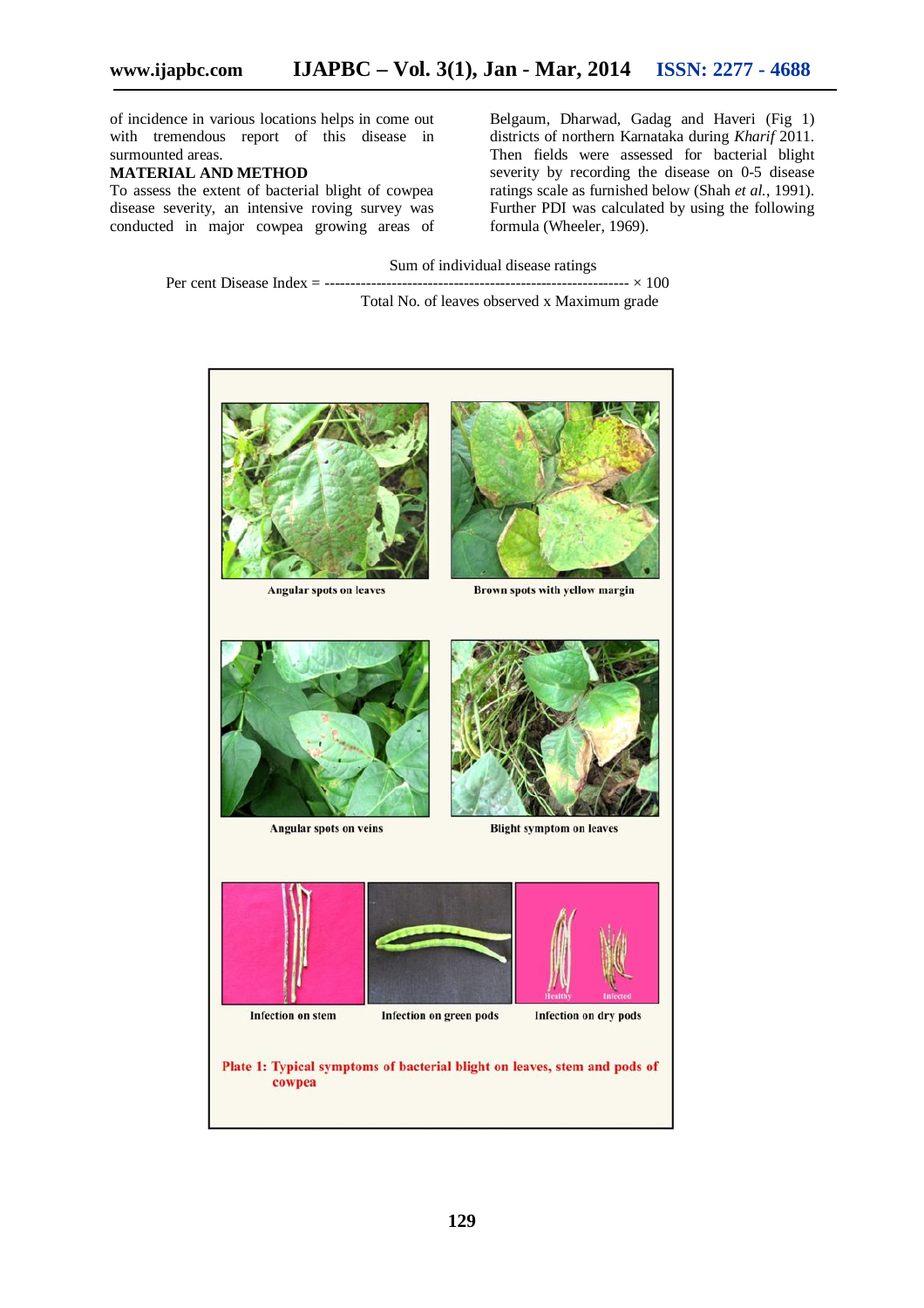

| Grade                       | Per cent of leaf area infected | <b>Reaction</b>             |  |
|-----------------------------|--------------------------------|-----------------------------|--|
| $\Omega$                    | No visible infection           | Immune $(I)$                |  |
|                             | $1 - 5\%$ infection            | Resistant $(R)$             |  |
| $\mathcal{D}_{\mathcal{L}}$ | $6 - 15\%$ infection           | Moderately resistant (MR)   |  |
| 3                           | $16 - 30\%$ infection          | Moderately susceptible (MS) |  |
| 4                           | $31 - 50\%$ infection          | Susceptible $(S)$           |  |
|                             | $>50\%$ infections             | Highly susceptible (HS)     |  |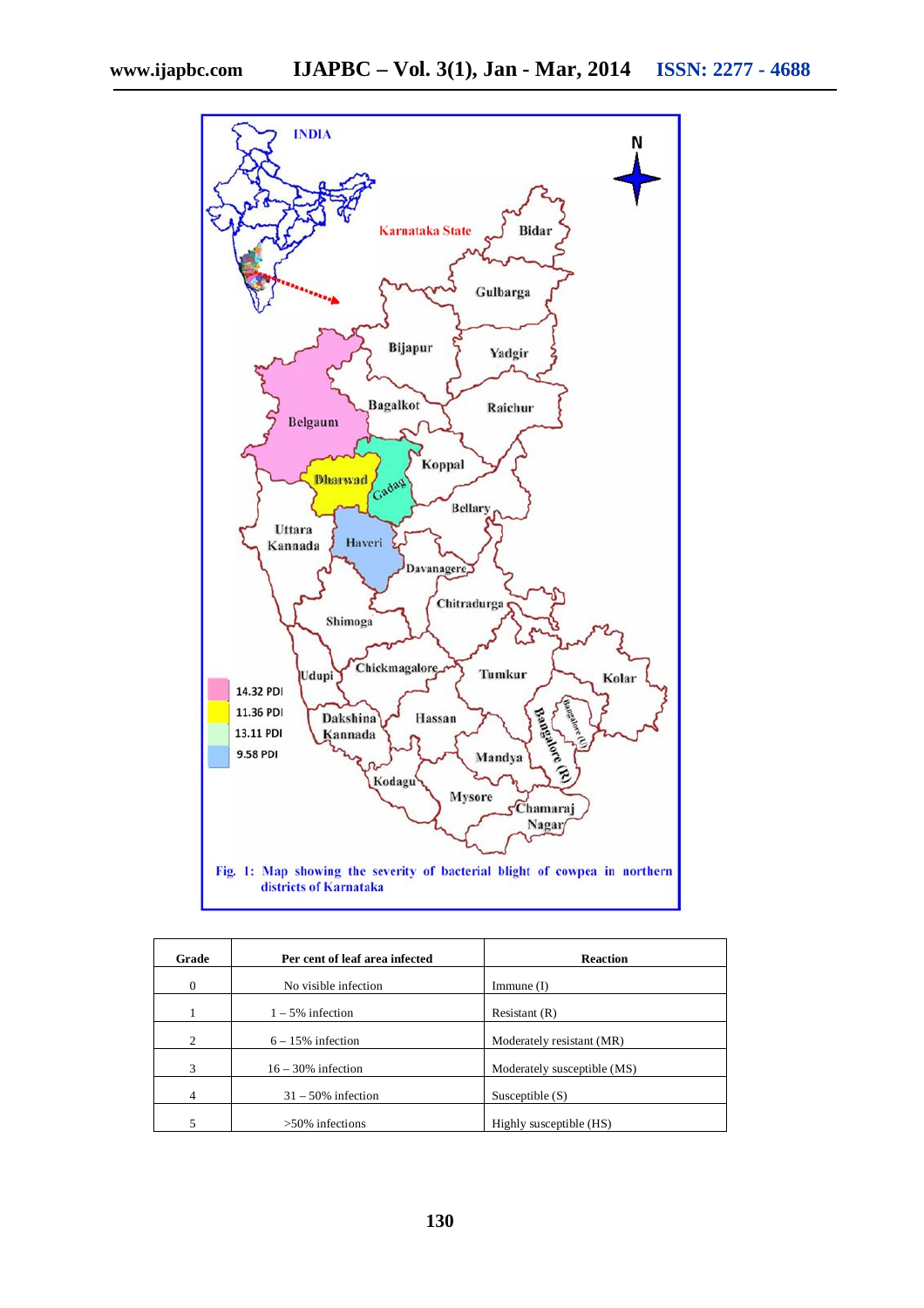#### **RESULTS AND DISCUSIION**

An intensive survey to record the disease severity was conducted in major cowpea growing areas of Belgaum, Dharwad, Haveri and Gadag districts during *kharif* 2011. The details of locations and number of fields visited are tabulated (Table 1).

The bacterial blight severity was noticed in all the locations surveyed ranging from 2.52 to 28.47 per cent. The mean maximum severity (14.32 PDI) was observed in Belgaum district, followed by Gadag district (13.11 PDI) and Dharwad district (11.36 PDI) whereas, the least PDI (9.58 PDI) was observed in Haveri district (Table 2, and Fig. 2).

#### **Belgaum district**

Four talukas were surveyed in Belgaum district *viz.*, Belgaum, Gokak, Raibag and Bailhongal. The disease was observed in all the surveyed area and ranged from 4.34 to 28.47 PDI. The mean maximum Per cent Disease Index (19.43) was observed in Bailhongal taluka followed by Belgaum taluka (14.29 PDI) and Gokak taluka (12.22 PDI). The least PDI was observed in Raibag taluka (11.36 PDI). In Belgaum taluka, five villages were surveyed. The disease index ranged from 4.34 to 24.03 PDI. The maximum disease index of 24.03 PDI was observed in Hirebagevadi village with a PDI range of 22-50 followed by Kitturu (21.21 PDI with 20-25 PDI range) and the least index was observed in Hulli (4.34 PDI with a range of 0-12 PDI). In Gokak taluka, five villages were surveyed. The disease index ranged from 8.63 to 16.36 PDI. In Rajapur village, maximum disease index (16.36 PDI) was observed with a PDI range of 15-30 followed by Ghataprabha (14.11 PDI with 10-20 PDI range) and the least disease index was observed in Kalolli (8.63 PDI with 5-15 PDI range). In Raibag taluka, three villages were surveyed and the disease index ranged from 9.74 to 13.48 PDI. The maximum disease index (13.48 PDI) was observed in Chinchali village with a PDI range of 10-20 followed by Kudachi (10.87 PDI with 5-15 PDI range) and the least disease index was observed in Kakanavadi (9.74 PDI with 0-15 PDI range).

Four villages were surveyed in Bailhongal taluka where, the disease index ranged from 9.40 to 28.47 PDI. The maximum disease index (28.47 PDI) was observed in Pattihala village with a PDI range of 15-50 followed by Vaderatti (23.56 PDI with 10-40 PDI range) and the least disease index was observed in Gudsa (9.40 PDI with a range of 5-15 PDI).

#### **Dharwad district**

Three talukas were surveyed in Dharwad district *viz.*, Dharwad, Kalghatki and Kundagol talukas. The disease index observed in all the surveyed area ranged from 2.52 to 21.33 PDI. The mean

maximum disease index (17.87 PDI) was observed in Kalghatki taluka, followed by Dharwad taluka (12.90 PDI) and the least index was observed in Kundagol taluka (4.38 PDI).

In Dharwad taluka, five villages were surveyed. The disease index ranged from 6.67 to 18.78 PDI. The maximum disease index (18.78 PDI) was observed in Narendra village with a PDI range of 15-30, followed by Marewad village (14.00 PDI with a range of 5-20 PDI) and the least disease index was observed in Madihala (6.67 PDI with a range of 3-8 PDI). Three villages were surveyed in Kalghatki taluka where the disease index ranged from 13.82 to 21.33 PDI. The maximum disease index (21.33 PDI) was observed in Kalghatki village with a PDI range of 10-30, followed by Kanavihonnapur village (18.46 PDI with a range of 10-25 PDI) and the least disease index was observed in Hirehonnalli (13.82 PDI with a range of 5-15 PDI). In Kundagol taluka, four villages were surveyed and the disease index ranged from 2.52 to 6.29 PDI. In Devikoppa village, maximum disease index (6.29 PDI) was observed with a PDI range of 0-10, followed by Thimmapur village (5.46 PDI with a range of 0-7 PDI) and the least disease index was observed in Dummawada (2.52 PDI with a range of 0-5 PDI).

#### **Haveri district**

Three talukas were surveyed in Haveri district *viz.*, Byadgi, Shiggaon and Haveri. The disease index observed in all the surveyed areas ranged from 4.68 to 14.23 PDI. The mean maximum disease index (10.46 PDI) was observed in Haveri taluka, followed by Shiggaon taluka (10.07 PDI) and the least index was observed in Byadgi taluka (8.21 PDI).

In Byadgi taluka, five villages were surveyed. The disease index was ranged from 4.68 to 11.32 PDI. The maximum disease index (11.32 PDI) was observed in Dummihala with a PDI range of 5-20, followed by Kummur (10.57 PDI with 5-15 PDI range) and the least index was observed in Anuru (4.68 PDI with 0-5 PDI range). The disease index ranged from 9.75 to 10.38 PDI in Shiggaon taluka where only two villages were surveyed. The maximum disease index (10.38 PDI) was observed in Hanumaralli with a PDI range of 5-15 and the least disease index was observed in Bankapura (9.75 PDI with a PDI range of 3-12). Among four villages surveyed in Haveri taluka, the disease index ranged from 6.38 to 14.23 PDI. The maximum disease index (14.23 PDI) was observed in Haveri with a PDI range of 10-25, followed by Devagiri (12.67 PDI with a range of 9-20 PDI) and the least index was observed in Hosalli (6.38 PDI with a PDI range of 3-10).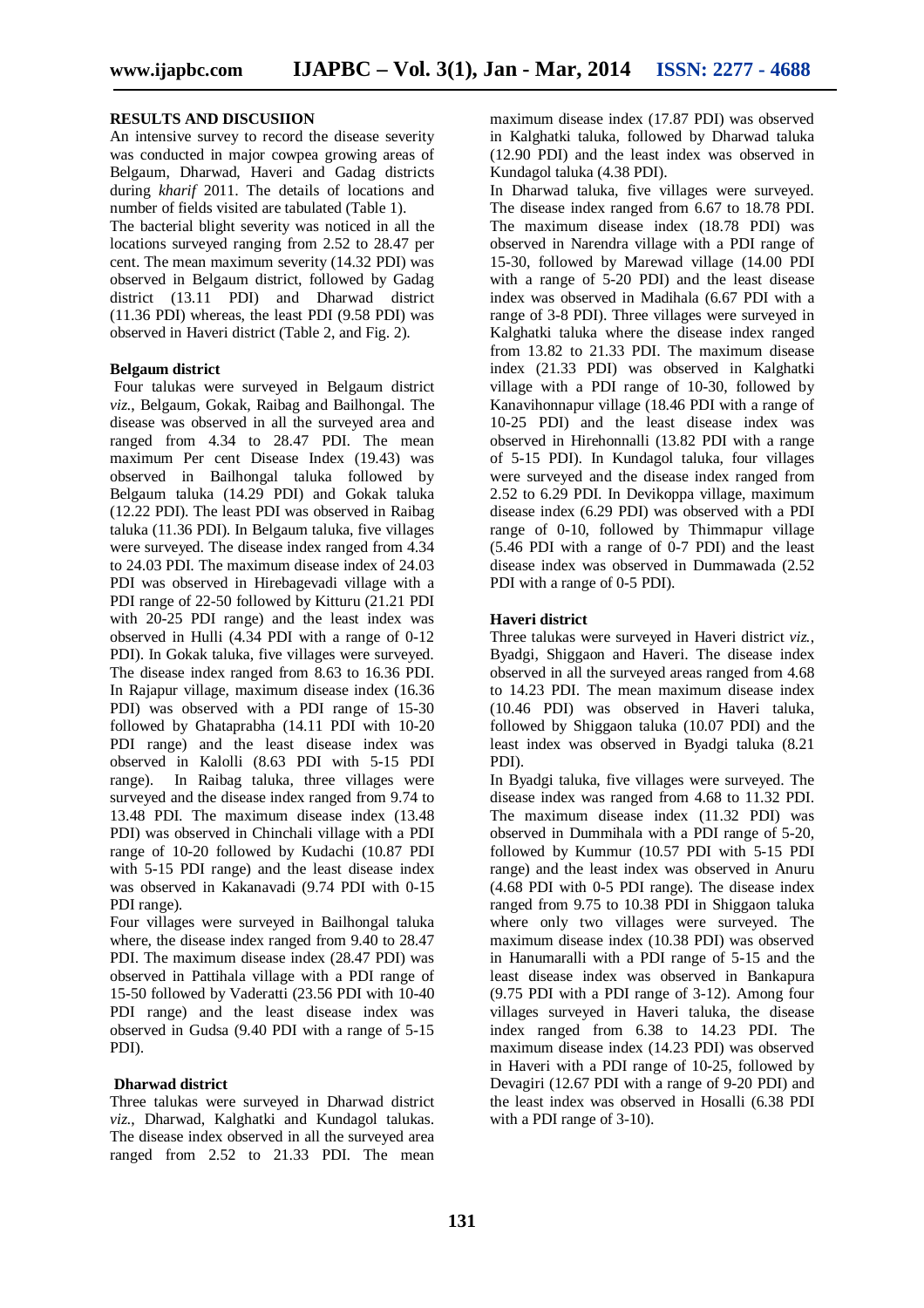#### **Gadag district**

Two talukas were surveyed in Gadag district *viz.*, Gadag and Shirahatti. The disease index observed in all the surveyed areas ranged between 10.45 to 17.17 PDI. The mean maximum disease index (13.56 PDI) was observed in Gadag taluka and the least disease index was observed in Shiratti taluka (12.67 PDI).

The disease incidence varied from locality to locality, because of cropping pattern, environmental conditions, use of different varieties and build up of inoculum load. The higher disease severity may be attributed to heavy rainfall and high temperature which favoured the bacterial blight disease. Further, negligence of crop as it is hardy crop and growing in marginal lands without proper management practices also aggravated the disease. It was observed during the survey that incidence of disease was negligible up to July. This clearly indicated that the disease intensity depends on factors like location, cultural practices followed by use of infected seeds of susceptible variety, improper drainage and meteorological factors like temperature, relative humidity and rainfall. In general, it was observed that disease incidence was maximum during July-August which coincides with heavy rains and cool weather. In Karnataka, cowpea has been grown in marginal lands which have poor physical characteristics with low productivity which impose stress on the plant and favours the activities of the pathogens. During survey it has been observed that Bacterial blight incidence was more in *Kharif* season *i.e.*, wherever rainfall was more during the season. The disease incidence was more because of suitable environmental parameters for development of the pathogen. Incidence of the disease was less wherever improved varieties were used and early sowing has been practiced indicating the importance of proper selection of cropping season and disease free seeds helping in managing bacterial blight disease of cowpea.

Similar observations were made by Preston (1948) who reported the bacterial canker of cowpea caused by *Xanthomonas vignicola* from Oklahoma and opined that the pathogen was carried within the seed and spreads in the field by moisture propelled wind. Kishun (1989) observed losses ranging from 2.66 to 92.24 per cent at various stages of infection in different cowpea cultivars substantiating the results of the present survey wherein incidence varied from genotype to genotype. Moretti *et al.*  $(2007)$  reported the occurrence of leaf spot on<br>cowpea  $(Vigna unguiculata)$  caused by *unguiculata*) *Xanthomonas axonopodis* pv. *vignicola* in Mozambique for the first time on June 2004 *i.e.*, during *Kharif* season as angular, necrotic, pustuliform leaf spots, surrounded by a thin watersoaked hallow on cowpea plants with an incidence of 70 - 90 per cent.

From survey, the studies revealed that the bacterial blight incidence was present in almost all districts wherever the cowpea was cultivated. The incidence of bacterial blight varied from place to place with a range of 2.52 to 28.47 per cent. Survey also revealed that Belgaum and Gadag districts as hot spots for the bacterial blight disease of cowpea (Table 1 and Fig.2).

Among five villages surveyed in Gadag taluka, disease index ranged from 10.45 to 17.17 PDI. The maximum disease index (17.17 PDI) was observed in Beldadi village with a PDI range of 15-30, followed by Mulgund village (15.61 PDI with a range of 10-25 PDI) and the least disease index was observed in Harti village (10.45 PDI with a PDI range of 5-15).

In Shirahatti taluka, three villages were surveyed and the disease index ranged from 11.62 to 14.05 PDI. The maximum disease index (14.05 PDI) was observed in Magadi village with a PDI range of 11- 21, followed by Shirahatti village (12.33 PDI with a range of 6-24 PDI) and the least disease index was observed in Lakshmeshwara village (11.62 PDI with a PDI range of 5-20).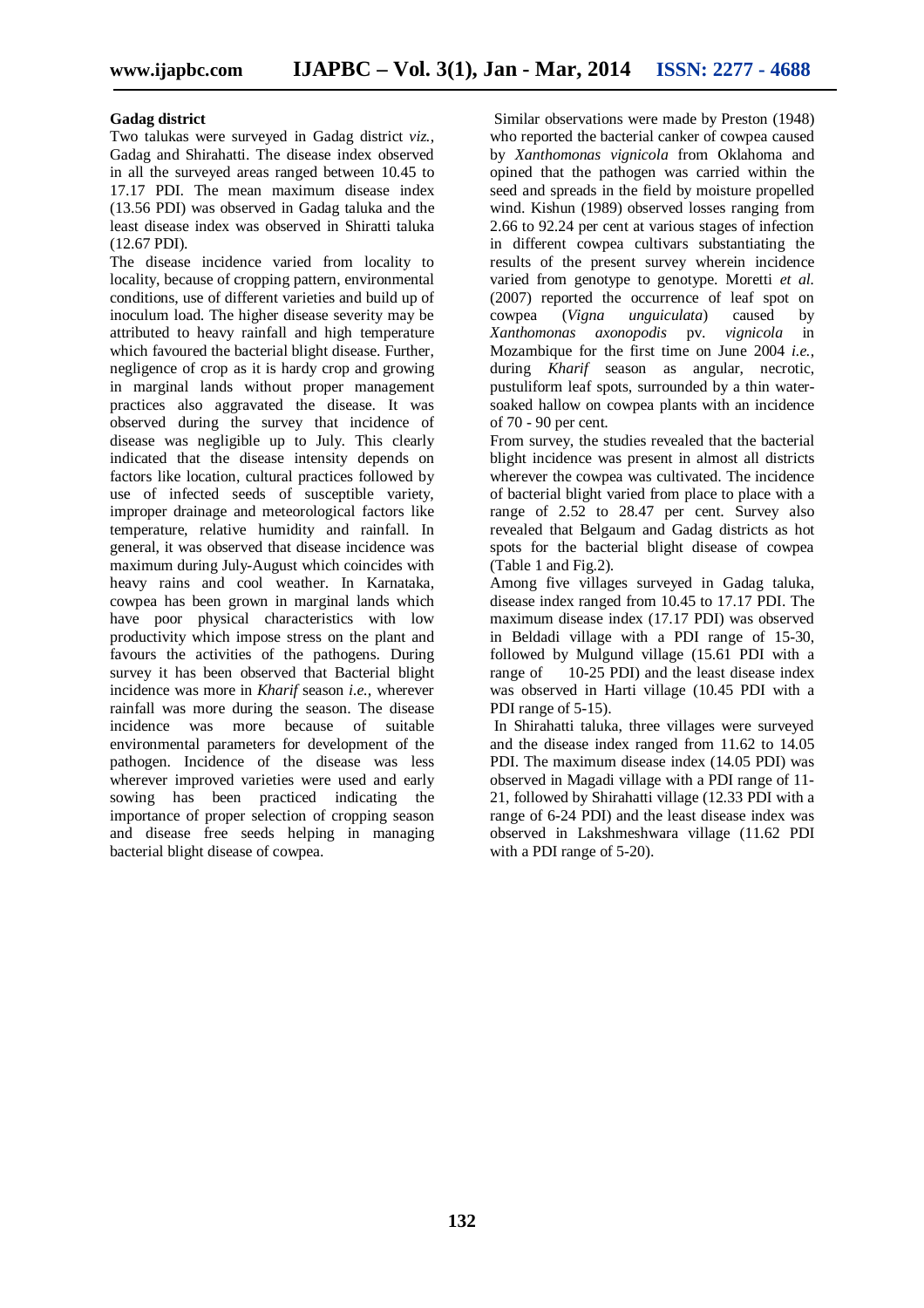| Name of the<br>district | Name of the<br>taluka | Name of the<br>village | <b>Cultivars</b><br>grown    | Stage of the<br>crop           | No. of fields<br>visited | Per cent Disease<br><b>Index</b> |
|-------------------------|-----------------------|------------------------|------------------------------|--------------------------------|--------------------------|----------------------------------|
|                         | Belgaum               | Kitturu                | Bailhongal                   | Flowering                      | $\overline{3}$           | 21.21                            |
|                         |                       | Hirebagevadi           | local<br>Bailhongal<br>local | stage<br>Flowering<br>stage    | $\overline{4}$           | 24.03                            |
|                         |                       | M.K. Hubli             | Bailhongal<br>local          | Grand growth<br>stage          | 3                        | 12.29                            |
|                         |                       | Benduru                | $C-152$                      | Pod formation<br>stage         | $\overline{2}$           | 9.56                             |
|                         |                       | Hulli                  | $C-152$                      | Pod formation<br>stage         | $\mathbf{1}$             | 4.34                             |
|                         |                       | Mean                   |                              |                                |                          | 14.29                            |
|                         | Gokak                 | Ghataprbha             | $C-152$                      | Pod formation<br>stage         | $\overline{4}$           | 14.11                            |
|                         |                       | Tukkanatti             | $C-152$                      | Pod formation<br>stage         | $\overline{2}$           | 10.27                            |
|                         |                       | Rajapur                | Bailhongal<br>local          | Grand growth<br>stage          | $\overline{4}$           | 16.36                            |
|                         |                       | Mudalgi                | Bailhongal<br>local          | Pod formation<br>stage         | 3                        | 11.72                            |
| Belgaum                 |                       | Kalloli                | Bailhongal<br>local          | Grand growth<br>stage          | 2                        | 8.63                             |
|                         |                       | Mean                   |                              |                                |                          | 12.22                            |
|                         | Raibag                | Kakanavadi             | $C-152$                      | Flowering                      | $\overline{2}$           | 9.74                             |
|                         |                       | Chinchali              | Bailhongal<br>local          | stage<br>Grand growth<br>stage | $\overline{4}$           | 13.48                            |
|                         |                       | Kudachi                | Bailhongal<br>local          | Grand growth<br>stage          | 3                        | 10.87                            |
|                         |                       | Mean                   |                              |                                |                          | 11.36                            |
|                         | Bailhongal            | Vaderatti              | Bailhongal<br>local          | Flowering<br>stage             | $\overline{4}$           | 23.56                            |
|                         |                       | Pattihala              | Bailhongal<br>local          | Flowering<br>stage             | 5                        | 28.47                            |
|                         |                       | Tigadi                 | Bailhongal<br>local          | Pod formation<br>stage         | 3                        | 16.29                            |
|                         |                       | Gudsa                  | Bailhongal<br>local          | Grand growth<br>stage          | $\overline{2}$           | 9.4                              |
|                         |                       | Mean                   |                              |                                |                          | 19.43                            |
|                         | Dharwad               | Madihala               | $C-152$                      | Pod formation                  | 2                        | 6.67                             |
|                         |                       | Aminabhavi             | $C-152$                      | stage                          | $\mathfrak{Z}$           | 8.13                             |
|                         |                       | Narendra               | $C-152$                      | Maturity stage                 | 5                        | 18.78                            |
|                         |                       | Garag                  | $C-152$                      | Flowering                      | 3                        | 11.55                            |
|                         |                       | Marewada               | $C-152$                      | stage                          | $\overline{4}$           | 14                               |
|                         |                       |                        |                              | Grand growth                   |                          |                                  |
|                         |                       |                        |                              | stage                          |                          |                                  |
|                         |                       |                        |                              | Flowering<br>stage             |                          |                                  |
| Dharwad                 |                       | Mean                   |                              |                                |                          | 11.83                            |
|                         | Kalghatgi             | Kalghtagi              | $C-152$                      | Flowering                      | 6                        | 21.33                            |
|                         |                       | Kanavihonnapu          | $V-118$                      | stage                          | $\overline{4}$           | 18.46                            |
|                         |                       | $\mathbf r$            | $C-152$                      | Grand growth                   | $\overline{3}$           | 13.82                            |
|                         |                       | Hirehonnalli           |                              | stage                          |                          |                                  |
|                         |                       |                        |                              | Grand growth                   |                          |                                  |
|                         |                       |                        |                              | stage                          |                          |                                  |
|                         |                       | Mean                   |                              |                                |                          | 17.87                            |
|                         | Kundagol              | Thimmapur              | $C-152$                      | Maturity stage                 | $\overline{c}$           | 5.46                             |
|                         |                       | Ramapur                | $C-152$                      | Pod formation                  | $\mathbf{1}$             | 3.24                             |
|                         |                       | Dummawada              | $C-152$<br>$V-118$           | stage<br>Grand growth          | $\mathbf{1}$<br>3        | 2.52                             |
|                         |                       | Devikoppa              |                              | stage                          |                          | 6.29                             |
|                         |                       |                        |                              | Pod formation                  |                          |                                  |
|                         |                       |                        |                              | stage                          |                          | 4.38                             |
|                         |                       | Mean                   |                              |                                |                          |                                  |

### **Table 1: Survey to assess the disease severity of bacterial blight of cowpea in northern Karnataka**

Cont…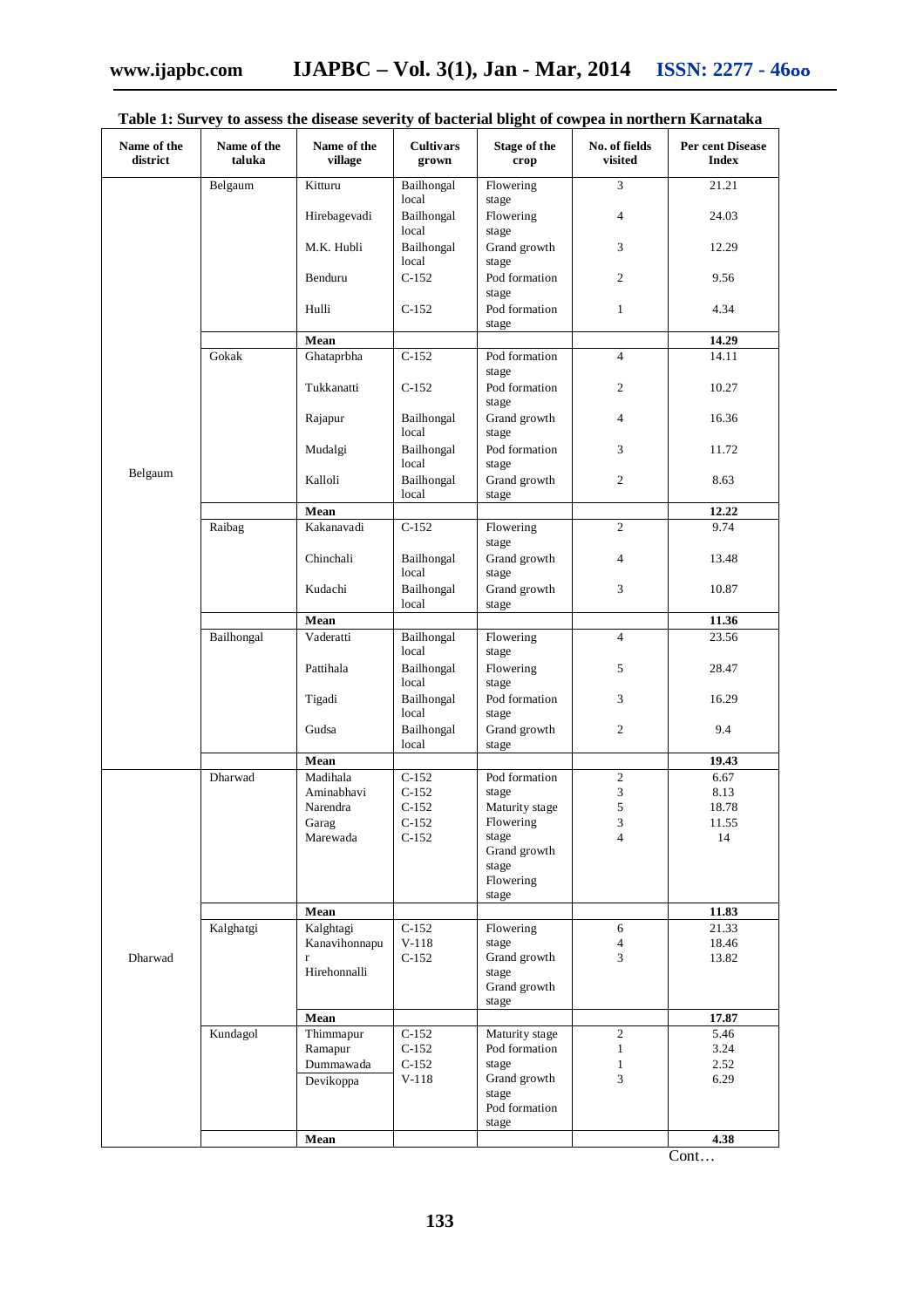| Name of the<br>district | Name of the<br>taluka | Name of the<br>village                             | <b>Cultivars</b><br>grown                           | <b>Stage of the</b><br>crop                                                                                | No. of fields<br>visited                            | Per cent Disease<br><b>Index</b>          |
|-------------------------|-----------------------|----------------------------------------------------|-----------------------------------------------------|------------------------------------------------------------------------------------------------------------|-----------------------------------------------------|-------------------------------------------|
|                         | Byadgi                | Dummihala                                          | $C-152$                                             | Pod formation<br>stage                                                                                     | 3                                                   | 11.32                                     |
|                         |                       | Kummur                                             | $C-152$                                             | Grand growth<br>stage                                                                                      | 3                                                   | 10.57                                     |
|                         |                       | Masanagi                                           | $C-152$                                             | Flowering<br>stage                                                                                         | $\mathbf{1}$                                        | 5.11                                      |
|                         |                       | Anuru                                              | $V-118$                                             | Pod formation<br>stage                                                                                     | $\overline{c}$                                      | 4.68                                      |
|                         |                       | Kagenali                                           | $C-152$                                             | Maturity stage                                                                                             | 3                                                   | 9.36                                      |
|                         |                       | Mean                                               |                                                     |                                                                                                            |                                                     | 8.21                                      |
| Haveri                  | Shiggaon              | Bankapura                                          | $C-152$                                             | Grand growth<br>stage                                                                                      | $\overline{c}$                                      | 9.75                                      |
|                         |                       | Hanumaralli                                        | $C-152$                                             | Pod formation<br>stage                                                                                     | 3                                                   | 10.38                                     |
|                         |                       | Mean                                               |                                                     |                                                                                                            |                                                     | 10.07                                     |
|                         | Haveri                | Haveri<br>Devagiri<br>Gourapura<br>Hosalli<br>Mean | $C-152$<br>$C-152$<br>$V-118$<br>$C-152$            | Flowering<br>stage<br>Flowering<br>stage<br>Flowering<br>stage<br>Pod formation<br>stage                   | 3<br>$\overline{c}$<br>$\mathbf{1}$<br>$\mathbf{1}$ | 14.23<br>12.67<br>8.55<br>6.38<br>10.46   |
| Gadag                   | Gadag                 | Harti<br>Mulgund<br>Nagavi<br>Lakkundi<br>Beldadi  | $C-152$<br>$C-152$<br>$C-152$<br>$C-152$<br>$C-152$ | Pod formation<br>stage<br>Maturity stage<br>Pod formation<br>stage<br>Maturity stage<br>Flowering<br>stage | $\overline{c}$<br>5<br>3<br>$\overline{4}$<br>3     | 10.45<br>15.61<br>11.04<br>13.53<br>17.17 |
|                         |                       | Mean                                               |                                                     |                                                                                                            |                                                     | 13.56                                     |
|                         | Shirahatti            | Shirahatti<br>Lakshmeshwar<br>a<br>Magadi<br>Mean  | $C-152$<br>$C-152$<br>$C-152$                       | Flowering<br>stage<br>Maturity stage<br>Grand growth<br>stage                                              | $\overline{c}$<br>$\overline{2}$<br>3               | 12.33<br>11.62<br>14.05<br>12.67          |